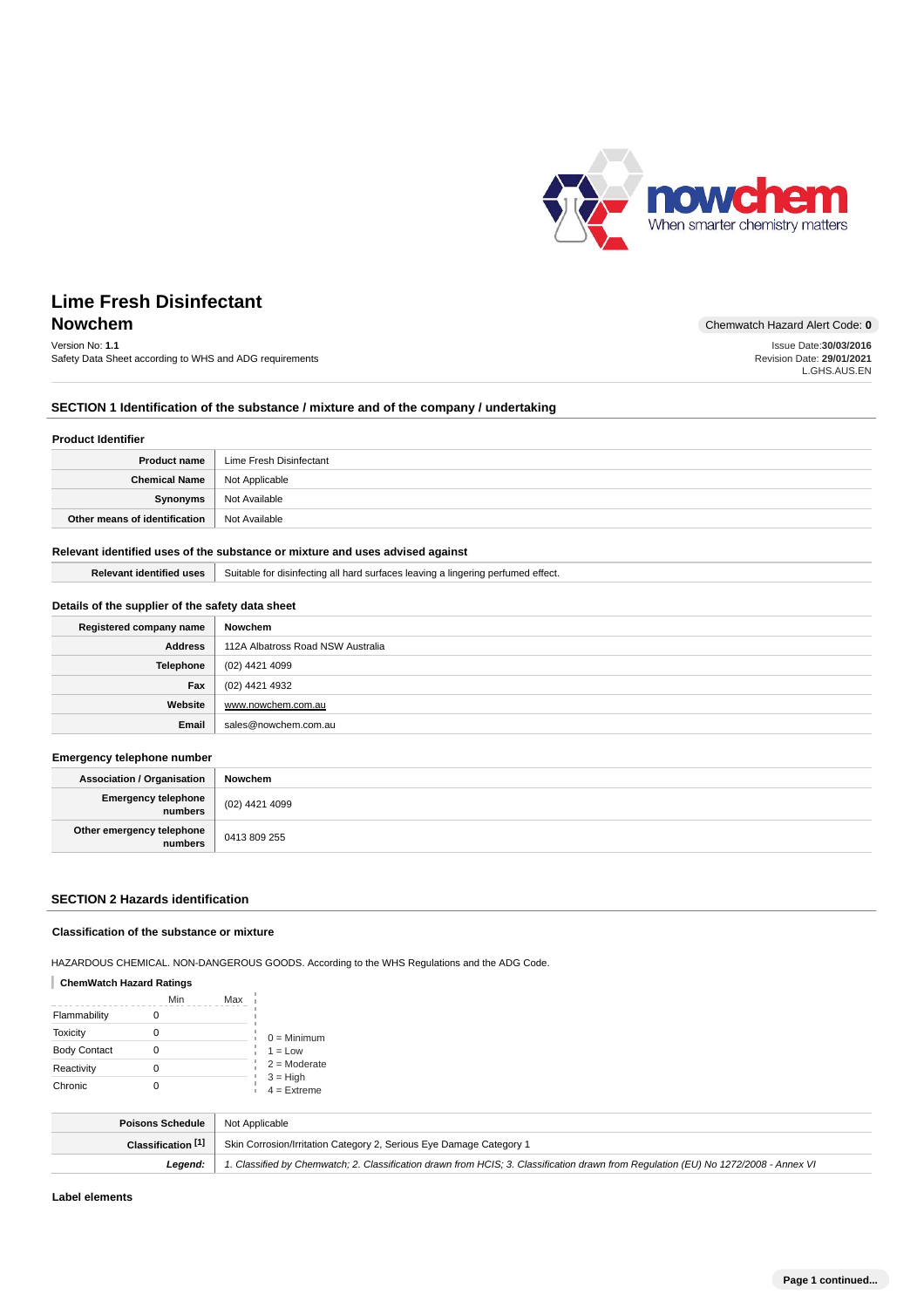| Hazard pictogram(s)                        |                                                                                                                                  |  |
|--------------------------------------------|----------------------------------------------------------------------------------------------------------------------------------|--|
| <b>Signal word</b>                         | <b>Danger</b>                                                                                                                    |  |
| Hazard statement(s)                        |                                                                                                                                  |  |
| H315                                       | Causes skin irritation.                                                                                                          |  |
| H318                                       | Causes serious eye damage.                                                                                                       |  |
| Precautionary statement(s) General         |                                                                                                                                  |  |
| P101                                       | If medical advice is needed, have product container or label at hand.                                                            |  |
| P <sub>102</sub>                           | Keep out of reach of children.                                                                                                   |  |
| P103                                       | Read label before use.                                                                                                           |  |
| Precautionary statement(s) Prevention      |                                                                                                                                  |  |
| P101                                       | If medical advice is needed, have product container or label at hand.                                                            |  |
| P <sub>102</sub>                           | Keep out of reach of children.                                                                                                   |  |
| P103                                       | Read label before use.                                                                                                           |  |
| P280                                       | Wear protective gloves/eye protection when appropriate.                                                                          |  |
| <b>Precautionary statement(s) Response</b> |                                                                                                                                  |  |
| P305+P351+P338                             | IF IN EYES: Rinse cautiously with water for several minutes. Remove contact lenses, if present and easy to do. Continue rinsing. |  |
| P310                                       | Immediately call a POISON CENTER or doctor/physician.                                                                            |  |
| P321                                       | Specific treatment (see advice on this label).                                                                                   |  |
| P362                                       | Take off contaminated clothing and wash before reuse.                                                                            |  |
| P302+P352                                  | IF ON SKIN: Wash with plenty of water.                                                                                           |  |
| P332+P313                                  | If skin irritation occurs: Get medical advice/attention.                                                                         |  |

## **Precautionary statement(s) Storage**

Not Applicable

## **Precautionary statement(s) Disposal**

Not Applicable

# **SECTION 3 Composition / information on ingredients**

## **Substances**

See section below for composition of Mixtures

## **Mixtures**

| <b>CAS No</b> | %[weight] | Name                                         |
|---------------|-----------|----------------------------------------------|
| 9016-45-9     | < 10      | nonylphenol ethoxylates                      |
| 68424-85-1    | < 10      | benzyl C12-16-alkyldimethylammonium chloride |
| 2634-33-5     | ≺1        | 1,2-benzisothiazoline-3-one                  |

## **SECTION 4 First aid measures**

## **Description of first aid measures**

| <b>Eve Contact</b>  | If in eyes, hold eyelids apart and flush the eye continuously with running water.<br>► Continue flushing until advised to stop by the Poisons Information Centre or a doctor, or for at least 15 minutes.<br>Ensure complete irrigation of the eye by keeping eyelids apart and away from eye and moving the eyelids by occasionally lifting the upper<br>and lower lids.<br>Seek medical attention without delay; if pain persists or recurs seek medical attention.<br>Removal of contact lenses after an eye injury should only be undertaken by skilled personnel. |
|---------------------|------------------------------------------------------------------------------------------------------------------------------------------------------------------------------------------------------------------------------------------------------------------------------------------------------------------------------------------------------------------------------------------------------------------------------------------------------------------------------------------------------------------------------------------------------------------------|
| <b>Skin Contact</b> | If skin contact occurs:<br>Immediately remove all contaminated clothing, including footwear.<br>Flush skin and hair with running water (and soap if available).<br>Seek medical attention in event of irritation.                                                                                                                                                                                                                                                                                                                                                      |
| Inhalation          | If fumes, aerosols or combustion products are inhaled remove from contaminated area.<br>Other measures are usually unnecessary.                                                                                                                                                                                                                                                                                                                                                                                                                                        |
| Ingestion           | Immediately give a glass of water.<br>First aid is not generally required. If in doubt, contact a Poisons Information Centre or a doctor.<br>For advice, contact a Poisons Information Centre or a doctor.                                                                                                                                                                                                                                                                                                                                                             |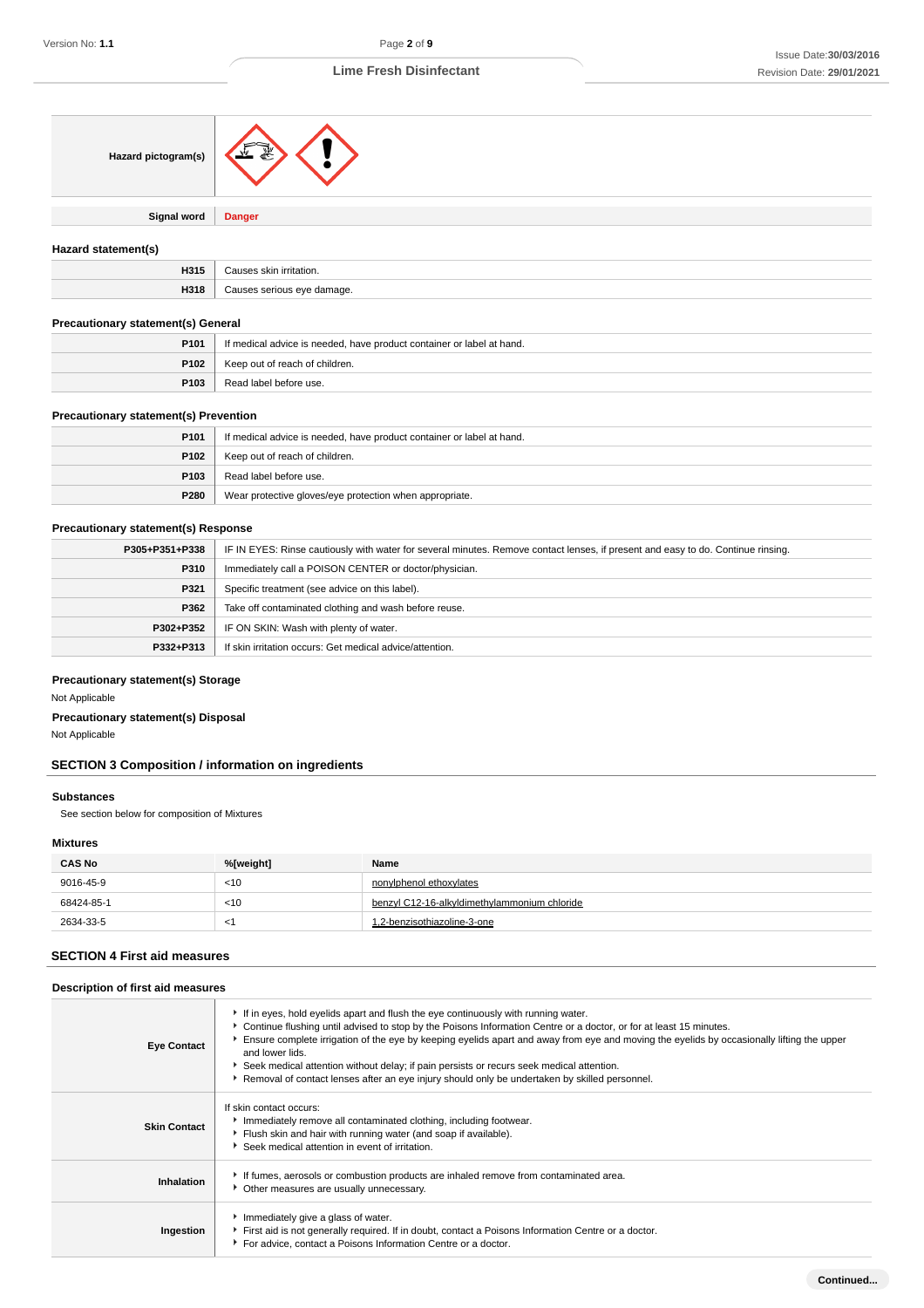**Indication of any immediate medical attention and special treatment needed**

Treat symptomatically.

## **SECTION 5 Firefighting measures**

## **Extinguishing media**

There is no restriction on the type of extinguisher which may be used.

Use extinguishing media suitable for surrounding area.

## **Special hazards arising from the substrate or mixture**

| <b>Fire Incompatibility</b>    | None known. |
|--------------------------------|-------------|
| <b>Advice for firefighters</b> |             |

| <b>Fire Fighting</b>         | Alert Fire Brigade and tell them location and nature of hazard.<br>▶ Wear breathing apparatus plus protective gloves in the event of a fire.<br>Prevent, by any means available, spillage from entering drains or water courses.<br>• Use fire fighting procedures suitable for surrounding area.<br>DO NOT approach containers suspected to be hot.<br>Cool fire exposed containers with water spray from a protected location.<br>If safe to do so, remove containers from path of fire.<br>Equipment should be thoroughly decontaminated after use. |
|------------------------------|--------------------------------------------------------------------------------------------------------------------------------------------------------------------------------------------------------------------------------------------------------------------------------------------------------------------------------------------------------------------------------------------------------------------------------------------------------------------------------------------------------------------------------------------------------|
| <b>Fire/Explosion Hazard</b> | $\blacktriangleright$ Non combustible.<br>Not considered a significant fire risk, however containers may burn.<br>May emit poisonous fumes.<br>May emit corrosive fumes.                                                                                                                                                                                                                                                                                                                                                                               |
| <b>HAZCHEM</b>               | Not Applicable                                                                                                                                                                                                                                                                                                                                                                                                                                                                                                                                         |

## **SECTION 6 Accidental release measures**

## **Personal precautions, protective equipment and emergency procedures**

See section 8

### **Environmental precautions**

See section 12

## **Methods and material for containment and cleaning up**

| <b>Minor Spills</b> | Clean up all spills immediately.<br>Avoid breathing vapours and contact with skin and eyes.<br>Control personal contact with the substance, by using protective equipment.<br>Contain and absorb spill with sand, earth, inert material or vermiculite.<br>▶ Wipe up.<br>• Place in a suitable, labelled container for waste disposal.                                                                                                                                                                                                                                                                                                                                                       |
|---------------------|----------------------------------------------------------------------------------------------------------------------------------------------------------------------------------------------------------------------------------------------------------------------------------------------------------------------------------------------------------------------------------------------------------------------------------------------------------------------------------------------------------------------------------------------------------------------------------------------------------------------------------------------------------------------------------------------|
| <b>Major Spills</b> | Moderate hazard.<br>Clear area of personnel and move upwind.<br>▶ Wear breathing apparatus plus protective gloves.<br>▶ Prevent, by any means available, spillage from entering drains or water course.<br>Stop leak if safe to do so.<br>Contain spill with sand, earth or vermiculite.<br>• Collect recoverable product into labelled containers for recycling.<br>Collect solid residues and seal in labelled drums for disposal.<br>▶ Wash area and prevent runoff into drains.<br>After clean up operations, decontaminate and launder all protective clothing and equipment before storing and re-using.<br>If contamination of drains or waterways occurs, advise emergency services. |

Personal Protective Equipment advice is contained in Section 8 of the SDS.

## **SECTION 7 Handling and storage**

## **Precautions for safe handling**

| Safe handling     | Avoid all personal contact, including inhalation.<br>▶ Wear protective clothing when risk of exposure occurs.<br>Use in a well-ventilated area.<br>Avoid contact with incompatible materials.<br>V When handling, DO NOT eat, drink or smoke.<br>Keep containers securely sealed when not in use.<br>Avoid physical damage to containers.<br>Use good occupational work practice.<br>▶ Observe manufacturer's storage and handling recommendations contained within this SDS.<br>DO NOT allow clothing wet with material to stay in contact with skin |
|-------------------|-------------------------------------------------------------------------------------------------------------------------------------------------------------------------------------------------------------------------------------------------------------------------------------------------------------------------------------------------------------------------------------------------------------------------------------------------------------------------------------------------------------------------------------------------------|
| Other information |                                                                                                                                                                                                                                                                                                                                                                                                                                                                                                                                                       |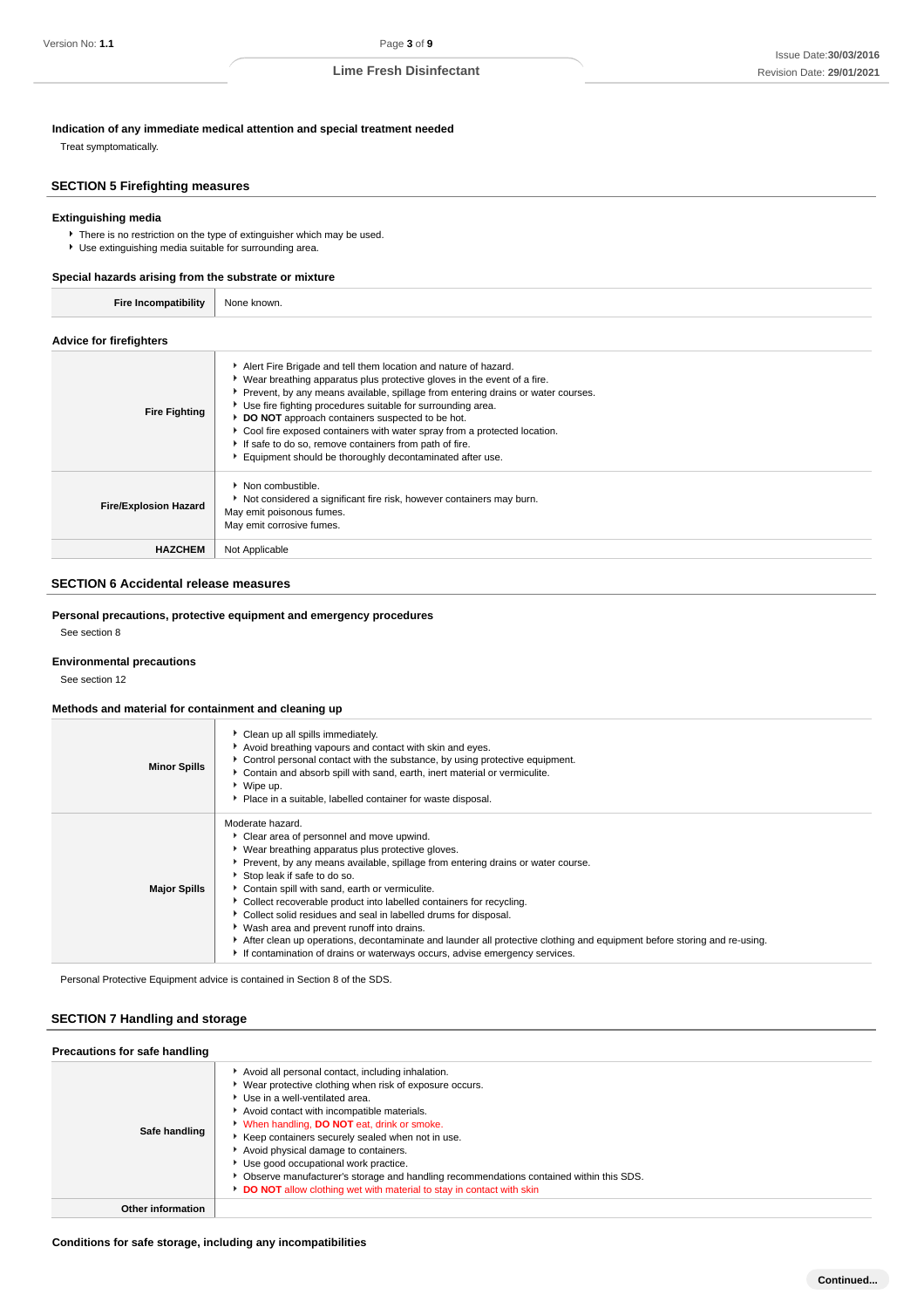| Suitable container      | Polyethylene or polypropylene container.<br>▶ Packing as recommended by manufacturer (HDPE).<br>▶ Check all containers are clearly labelled and free from leaks. |
|-------------------------|------------------------------------------------------------------------------------------------------------------------------------------------------------------|
| Storage incompatibility | None known                                                                                                                                                       |

## **SECTION 8 Exposure controls / personal protection**

## **Control parameters**

#### **Occupational Exposure Limits (OEL)** I

**INGREDIENT DATA**

Not Available

I

## **Emergency Limits**

| Ingredient                                       | <b>Material name</b>                                                   | TEEL-1             | TEEL-2              | TEEL-3      |
|--------------------------------------------------|------------------------------------------------------------------------|--------------------|---------------------|-------------|
| nonylphenol ethoxylates                          | Ethoxylated nonylphenol; (Nonyl phenyl polyethylene glycol ether)      | 43 mg/m3           | 470 mg/m3           | 5,400 mg/m3 |
| benzyl C12-16-<br>alkyldimethylammonium chloride | Quaternary ammonium compounds, benzyl-C12-C16-alkyldimethyl, chlorides | $1.3 \text{ ma/m}$ | $14 \text{ ma/m}$ 3 | 84 mg/m3    |
|                                                  |                                                                        |                    |                     |             |

| Ingredient                                       | Original IDLH | <b>Revised IDLH</b> |
|--------------------------------------------------|---------------|---------------------|
| nonylphenol ethoxylates                          | Not Available | Not Available       |
| benzyl C12-16-<br>alkyldimethylammonium chloride | Not Available | Not Available       |
| 1,2-benzisothiazoline-3-one                      | Not Available | Not Available       |

## **Occupational Exposure Banding**

| Ingredient                                       | <b>Occupational Exposure Band Rating</b>                                     | <b>Occupational Exposure Band Limit</b>                                                                                                                                                                                                                                                  |
|--------------------------------------------------|------------------------------------------------------------------------------|------------------------------------------------------------------------------------------------------------------------------------------------------------------------------------------------------------------------------------------------------------------------------------------|
| nonylphenol ethoxylates                          |                                                                              | $\leq 0.1$ ppm                                                                                                                                                                                                                                                                           |
| benzyl C12-16-<br>alkyldimethylammonium chloride | ◡                                                                            | $> 0.1$ to $\leq$ milligrams per cubic meter of air (mg/m <sup>3</sup> )                                                                                                                                                                                                                 |
| .2-benzisothiazoline-3-one                       |                                                                              | $\leq$ 0.01 mg/m <sup>3</sup>                                                                                                                                                                                                                                                            |
| Notes:                                           | range of exposure concentrations that are expected to protect worker health. | Occupational exposure banding is a process of assigning chemicals into specific categories or bands based on a chemical's potency and the<br>adverse health outcomes associated with exposure. The output of this process is an occupational exposure band (OEB), which corresponds to a |

# **MATERIAL DATA**

**Exposure controls**

| Appropriate engineering<br>controls | Engineering controls are used to remove a hazard or place a barrier between the worker and the hazard. Well-designed engineering controls can<br>be highly effective in protecting workers and will typically be independent of worker interactions to provide this high level of protection.<br>The basic types of engineering controls are:<br>Process controls which involve changing the way a job activity or process is done to reduce the risk.<br>Enclosure and/or isolation of emission source which keeps a selected hazard 'physically' away from the worker and ventilation that strategically<br>'adds' and 'removes' air in the work environment. Ventilation can remove or dilute an air contaminant if designed properly. The design of a<br>ventilation system must match the particular process and chemical or contaminant in use.<br>Employers may need to use multiple types of controls to prevent employee overexposure.<br>General exhaust is adequate under normal operating conditions. If risk of overexposure exists, wear SAA approved respirator. Correct fit is<br>essential to obtain adequate protection. Provide adequate ventilation in warehouse or closed storage areas. |
|-------------------------------------|---------------------------------------------------------------------------------------------------------------------------------------------------------------------------------------------------------------------------------------------------------------------------------------------------------------------------------------------------------------------------------------------------------------------------------------------------------------------------------------------------------------------------------------------------------------------------------------------------------------------------------------------------------------------------------------------------------------------------------------------------------------------------------------------------------------------------------------------------------------------------------------------------------------------------------------------------------------------------------------------------------------------------------------------------------------------------------------------------------------------------------------------------------------------------------------------------------------|
| <b>Personal protection</b>          |                                                                                                                                                                                                                                                                                                                                                                                                                                                                                                                                                                                                                                                                                                                                                                                                                                                                                                                                                                                                                                                                                                                                                                                                               |
| Eye and face protection             | Safety glasses with side shields.<br>▶ Contact lenses may pose a special hazard; soft contact lenses may absorb and concentrate irritants. A written policy document, describing<br>the wearing of lenses or restrictions on use, should be created for each workplace or task. This should include a review of lens absorption<br>and adsorption for the class of chemicals in use and an account of injury experience. Medical and first-aid personnel should be trained in<br>their removal and suitable equipment should be readily available. In the event of chemical exposure, begin eye irrigation immediately and<br>remove contact lens as soon as practicable. Lens should be removed at the first signs of eye redness or irritation - lens should be removed in<br>a clean environment only after workers have washed hands thoroughly. [CDC NIOSH Current Intelligence Bulletin 59], [AS/NZS 1336 or<br>national equivalent]                                                                                                                                                                                                                                                                    |
| <b>Skin protection</b>              | See Hand protection below                                                                                                                                                                                                                                                                                                                                                                                                                                                                                                                                                                                                                                                                                                                                                                                                                                                                                                                                                                                                                                                                                                                                                                                     |
| <b>Hands/feet protection</b>        | ▶ Wear chemical protective gloves, e.g. PVC.<br><b>NOTE:</b><br>The material may produce skin sensitisation in predisposed individuals. Care must be taken, when removing gloves and other protective<br>equipment, to avoid all possible skin contact.<br>The selection of suitable gloves does not only depend on the material, but also on further marks of quality which vary from manufacturer to<br>manufacturer. Where the chemical is a preparation of several substances, the resistance of the glove material can not be calculated in advance<br>and has therefore to be checked prior to the application.<br>The exact break through time for substances has to be obtained from the manufacturer of the protective gloves and has to be observed when<br>making a final choice.<br>Suitability and durability of glove type is dependent on usage. Important factors in the selection of gloves include:<br>Frequency and duration of contact,<br>• chemical resistance of glove material,<br><sup>•</sup> glove thickness and<br>Continued                                                                                                                                                      |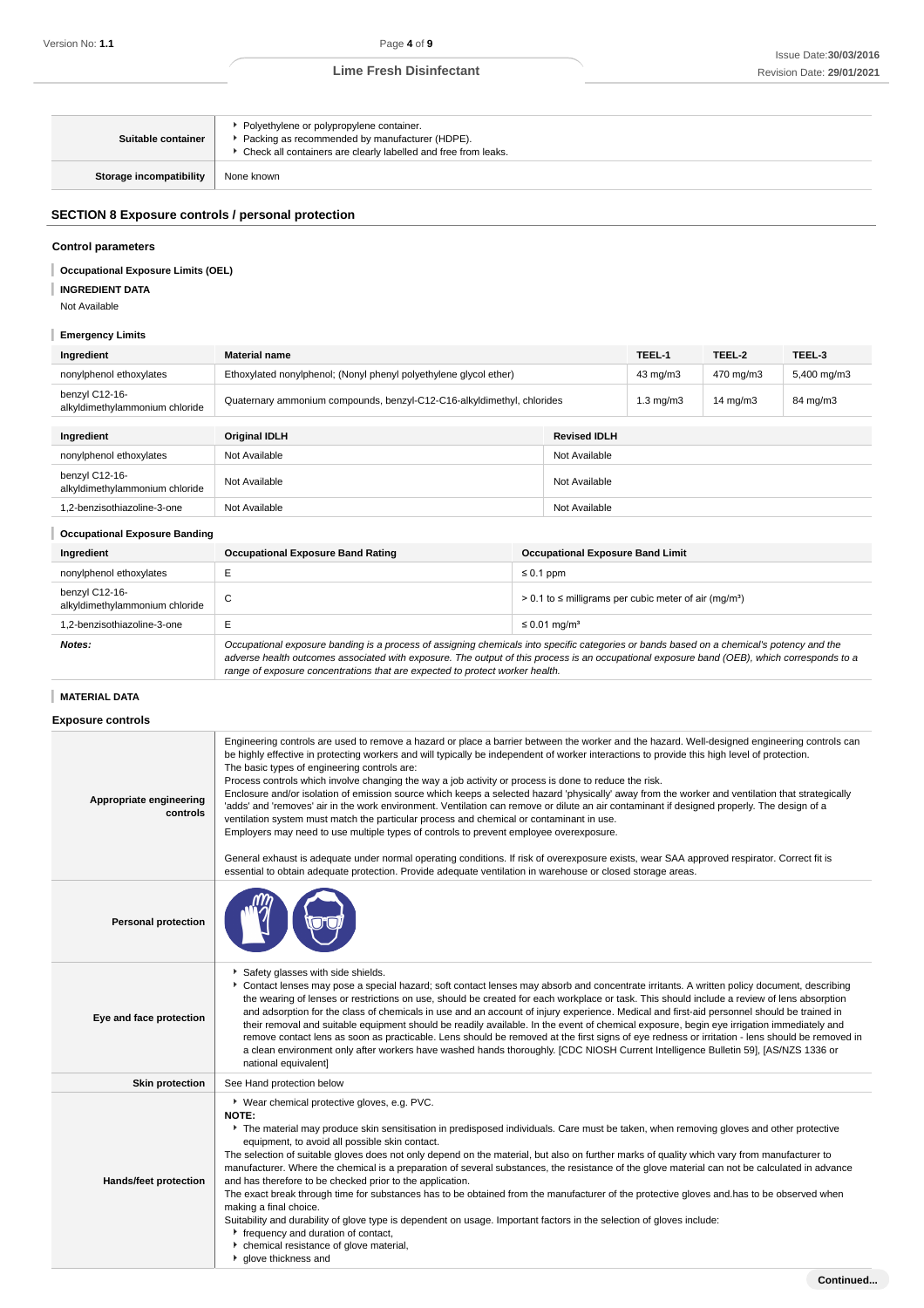|                        | $\cdot$ dexterity<br>Select gloves tested to a relevant standard (e.g. Europe EN 374, US F739, AS/NZS 2161.1 or national equivalent).<br>• When prolonged or frequently repeated contact may occur, a glove with a protection class of 5 or higher (breakthrough time greater than 240<br>minutes according to EN 374, AS/NZS 2161.10.1 or national equivalent) is recommended.<br>▶ When only brief contact is expected, a glove with a protection class of 3 or higher (breakthrough time greater than 60 minutes according to<br>EN 374, AS/NZS 2161.10.1 or national equivalent) is recommended.<br>Some glove polymer types are less affected by movement and this should be taken into account when considering gloves for long-term use.<br>Contaminated gloves should be replaced.<br>Gloves must only be worn on clean hands. After using gloves, hands should be washed and dried thoroughly. Application of a non-perfumed<br>moisturiser is recommended. |
|------------------------|----------------------------------------------------------------------------------------------------------------------------------------------------------------------------------------------------------------------------------------------------------------------------------------------------------------------------------------------------------------------------------------------------------------------------------------------------------------------------------------------------------------------------------------------------------------------------------------------------------------------------------------------------------------------------------------------------------------------------------------------------------------------------------------------------------------------------------------------------------------------------------------------------------------------------------------------------------------------|
| <b>Body protection</b> | See Other protection below                                                                                                                                                                                                                                                                                                                                                                                                                                                                                                                                                                                                                                                                                                                                                                                                                                                                                                                                           |
| Other protection       | Barrier cream.<br>Skin cleansing cream.<br>▶ Eye wash unit.                                                                                                                                                                                                                                                                                                                                                                                                                                                                                                                                                                                                                                                                                                                                                                                                                                                                                                          |

# **SECTION 9 Physical and chemical properties**

## **Information on basic physical and chemical properties**

٦

| Appearance                                      | Clear Green Liquid |                                            |               |
|-------------------------------------------------|--------------------|--------------------------------------------|---------------|
|                                                 |                    |                                            |               |
| <b>Physical state</b>                           | Liquid             | Relative density (Water = 1)               | $0.99 - 1.01$ |
| Odour                                           | Lime               | Partition coefficient n-octanol<br>/ water | Not Available |
| <b>Odour threshold</b>                          | Not Available      | Auto-ignition temperature (°C)             | Not Available |
| pH (as supplied)                                | $6 - 8$            | <b>Decomposition temperature</b>           | Not Available |
| Melting point / freezing point<br>(°C)          | Not Available      | Viscosity (cSt)                            | Not Available |
| Initial boiling point and boiling<br>range (°C) | Not Available      | Molecular weight (g/mol)                   | Not Available |
| Flash point (°C)                                | Not Available      | <b>Taste</b>                               | Not Available |
| <b>Evaporation rate</b>                         | Not Available      | <b>Explosive properties</b>                | Not Available |
| <b>Flammability</b>                             | Non Flammable      | <b>Oxidising properties</b>                | Not Available |
| Upper Explosive Limit (%)                       | Not Available      | Surface Tension (dyn/cm or<br>$mN/m$ )     | Not Available |
| Lower Explosive Limit (%)                       | Not Available      | <b>Volatile Component (%vol)</b>           | Not Available |
| Vapour pressure (kPa)                           | Not Available      | Gas group                                  | Not Available |
| Solubility in water                             | Miscible           | pH as a solution (1%)                      | Not Available |
| Vapour density $(Air = 1)$                      | Not Available      | VOC g/L                                    | Not Available |

# **SECTION 10 Stability and reactivity**

| Reactivity                                 | See section 7                                                                                                                        |
|--------------------------------------------|--------------------------------------------------------------------------------------------------------------------------------------|
| <b>Chemical stability</b>                  | • Unstable in the presence of incompatible materials.<br>▶ Product is considered stable.<br>Hazardous polymerisation will not occur. |
| Possibility of hazardous<br>reactions      | See section 7                                                                                                                        |
| <b>Conditions to avoid</b>                 | See section 7                                                                                                                        |
| Incompatible materials                     | See section 7                                                                                                                        |
| <b>Hazardous decomposition</b><br>products | See section 5                                                                                                                        |

## **SECTION 11 Toxicological information**

## **Information on toxicological effects**

| Inhaled   | The material is not thought to produce adverse health effects or irritation of the respiratory tract (as classified by EC Directives using animal<br>models). Nevertheless, good hygiene practice requires that exposure be kept to a minimum and that suitable control measures be used in an<br>occupational setting.                                                                                                                                                                                                                                                                                                                                                                                                       |
|-----------|-------------------------------------------------------------------------------------------------------------------------------------------------------------------------------------------------------------------------------------------------------------------------------------------------------------------------------------------------------------------------------------------------------------------------------------------------------------------------------------------------------------------------------------------------------------------------------------------------------------------------------------------------------------------------------------------------------------------------------|
| Ingestion | The material has NOT been classified by EC Directives or other classification systems as 'harmful by ingestion'. This is because of the lack of<br>corroborating animal or human evidence. The material may still be damaging to the health of the individual, following ingestion, especially where<br>pre-existing organ (e.g liver, kidney) damage is evident. Present definitions of harmful or toxic substances are generally based on doses<br>producing mortality rather than those producing morbidity (disease, ill-health). Gastrointestinal tract discomfort may produce nausea and<br>vomiting. In an occupational setting however, ingestion of insignificant quantities is not thought to be cause for concern. |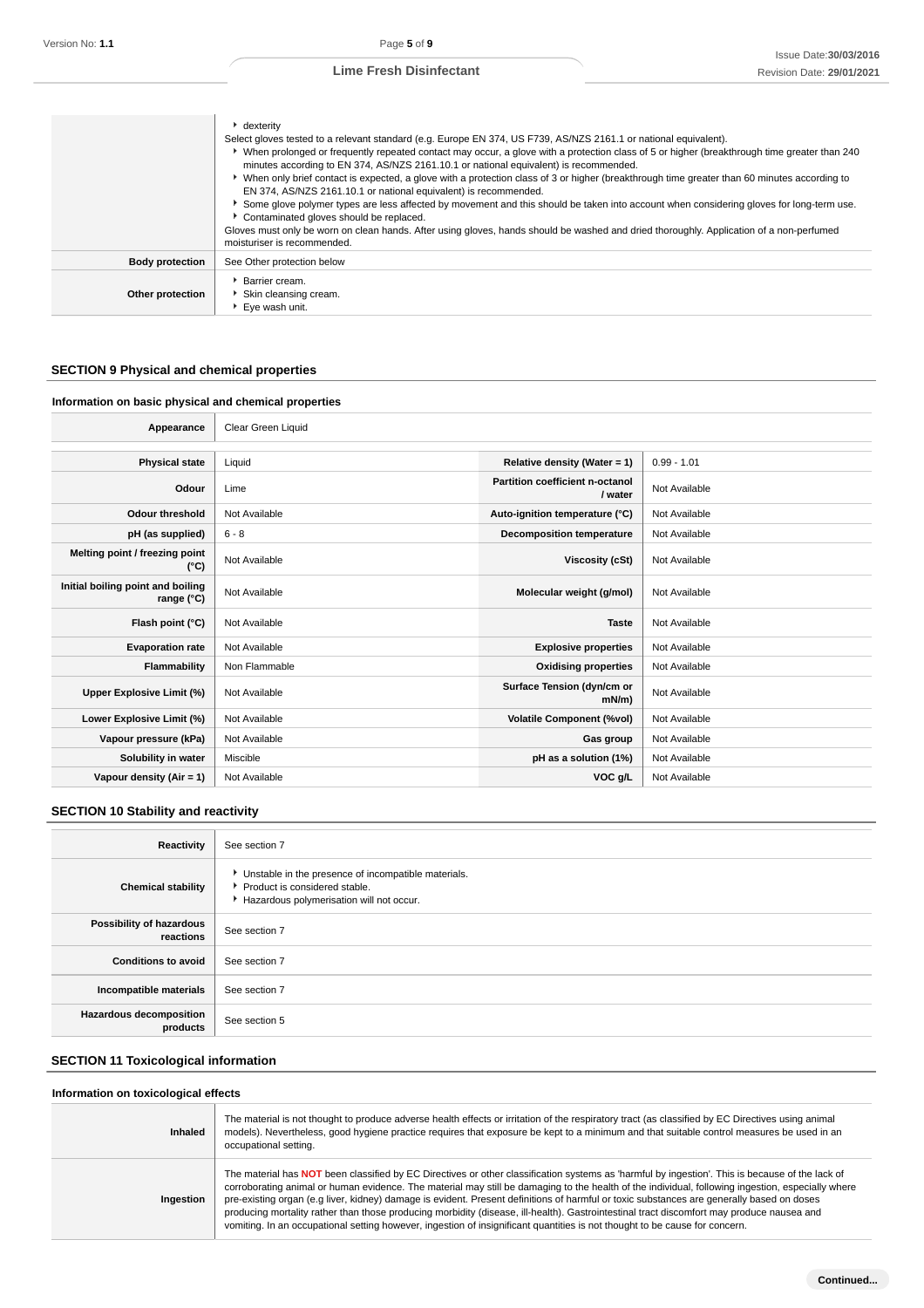| <b>Skin Contact</b>               | The material is not thought to produce adverse health effects or skin irritation following contact (as classified by EC Directives using animal<br>models). Nevertheless, good hygiene practice requires that exposure be kept to a minimum and that suitable gloves be used in an occupational<br>setting.<br>Open cuts, abraded or irritated skin should not be exposed to this material<br>Entry into the blood-stream through, for example, cuts, abrasions, puncture wounds or lesions, may produce systemic injury with harmful effects.<br>Examine the skin prior to the use of the material and ensure that any external damage is suitably protected.                                                                                                                                                                                                                                                                                                                                                                                        |                   |                                                       |                             |  |  |
|-----------------------------------|-------------------------------------------------------------------------------------------------------------------------------------------------------------------------------------------------------------------------------------------------------------------------------------------------------------------------------------------------------------------------------------------------------------------------------------------------------------------------------------------------------------------------------------------------------------------------------------------------------------------------------------------------------------------------------------------------------------------------------------------------------------------------------------------------------------------------------------------------------------------------------------------------------------------------------------------------------------------------------------------------------------------------------------------------------|-------------------|-------------------------------------------------------|-----------------------------|--|--|
| Eye                               | Although the liquid is not thought to be an irritant (as classified by EC Directives), direct contact with the eye may produce transient discomfort<br>characterised by tearing or conjunctival redness (as with windburn).                                                                                                                                                                                                                                                                                                                                                                                                                                                                                                                                                                                                                                                                                                                                                                                                                           |                   |                                                       |                             |  |  |
| <b>Chronic</b>                    | Limited evidence suggests that repeated or long-term occupational exposure may produce cumulative health effects involving organs or<br>biochemical systems.<br>Limited evidence shows that inhalation of the material is capable of inducing a sensitisation reaction in a significant number of individuals at a<br>greater frequency than would be expected from the response of a normal population.<br>Pulmonary sensitisation, resulting in hyperactive airway dysfunction and pulmonary allergy may be accompanied by fatigue, malaise and aching.<br>Significant symptoms of exposure may persist for extended periods, even after exposure ceases. Symptoms can be activated by a variety of<br>nonspecific environmental stimuli such as automobile exhaust, perfumes and passive smoking.<br>There exists limited evidence that shows that skin contact with the material is capable either of inducing a sensitisation reaction in a significant<br>number of individuals, and/or of producing positive response in experimental animals. |                   |                                                       |                             |  |  |
|                                   |                                                                                                                                                                                                                                                                                                                                                                                                                                                                                                                                                                                                                                                                                                                                                                                                                                                                                                                                                                                                                                                       |                   |                                                       |                             |  |  |
| <b>Lime Fresh Disinfectant</b>    | <b>TOXICITY</b>                                                                                                                                                                                                                                                                                                                                                                                                                                                                                                                                                                                                                                                                                                                                                                                                                                                                                                                                                                                                                                       |                   | <b>IRRITATION</b>                                     |                             |  |  |
|                                   | Not Available                                                                                                                                                                                                                                                                                                                                                                                                                                                                                                                                                                                                                                                                                                                                                                                                                                                                                                                                                                                                                                         |                   | Not Available                                         |                             |  |  |
|                                   |                                                                                                                                                                                                                                                                                                                                                                                                                                                                                                                                                                                                                                                                                                                                                                                                                                                                                                                                                                                                                                                       |                   |                                                       |                             |  |  |
|                                   | <b>TOXICITY</b>                                                                                                                                                                                                                                                                                                                                                                                                                                                                                                                                                                                                                                                                                                                                                                                                                                                                                                                                                                                                                                       |                   | <b>IRRITATION</b>                                     |                             |  |  |
| nonylphenol ethoxylates           | Dermal (rabbit) LD50: 2.08 mg/kg[2]                                                                                                                                                                                                                                                                                                                                                                                                                                                                                                                                                                                                                                                                                                                                                                                                                                                                                                                                                                                                                   |                   |                                                       | Eye (rabbit): 5 mg SEVERE   |  |  |
|                                   | Oral(Rat) LD50; >0.003 mg/kg <sup>[2]</sup>                                                                                                                                                                                                                                                                                                                                                                                                                                                                                                                                                                                                                                                                                                                                                                                                                                                                                                                                                                                                           |                   |                                                       | Skin (human): 15 mg/3D mild |  |  |
|                                   |                                                                                                                                                                                                                                                                                                                                                                                                                                                                                                                                                                                                                                                                                                                                                                                                                                                                                                                                                                                                                                                       |                   |                                                       |                             |  |  |
| benzyl C12-16-                    | <b>TOXICITY</b>                                                                                                                                                                                                                                                                                                                                                                                                                                                                                                                                                                                                                                                                                                                                                                                                                                                                                                                                                                                                                                       |                   |                                                       | <b>IRRITATION</b>           |  |  |
| alkyldimethylammonium<br>chloride | Dermal (rabbit) LD50: 1.709 mg/kg <sup>[1]</sup>                                                                                                                                                                                                                                                                                                                                                                                                                                                                                                                                                                                                                                                                                                                                                                                                                                                                                                                                                                                                      |                   |                                                       | Skin (rabbit): 25 mg SEVERE |  |  |
|                                   | Oral(Rat) LD50; 450 mg/kg[1]                                                                                                                                                                                                                                                                                                                                                                                                                                                                                                                                                                                                                                                                                                                                                                                                                                                                                                                                                                                                                          |                   |                                                       |                             |  |  |
|                                   | <b>TOXICITY</b>                                                                                                                                                                                                                                                                                                                                                                                                                                                                                                                                                                                                                                                                                                                                                                                                                                                                                                                                                                                                                                       | <b>IRRITATION</b> |                                                       |                             |  |  |
| 1,2-benzisothiazoline-3-one       | dermal (rat) LD50: >2000 mg/kg[1]                                                                                                                                                                                                                                                                                                                                                                                                                                                                                                                                                                                                                                                                                                                                                                                                                                                                                                                                                                                                                     |                   | Eye: adverse effect observed (irreversible damage)[1] |                             |  |  |
|                                   | Oral(Rat) LD50; 454 mg/kg[1]                                                                                                                                                                                                                                                                                                                                                                                                                                                                                                                                                                                                                                                                                                                                                                                                                                                                                                                                                                                                                          |                   | Skin: no adverse effect observed (not irritating)[1]  |                             |  |  |
| Legend:                           | 1. Value obtained from Europe ECHA Registered Substances - Acute toxicity 2.* Value obtained from manufacturer's SDS. Unless otherwise<br>specified data extracted from RTECS - Register of Toxic Effect of chemical Substances                                                                                                                                                                                                                                                                                                                                                                                                                                                                                                                                                                                                                                                                                                                                                                                                                       |                   |                                                       |                             |  |  |
|                                   |                                                                                                                                                                                                                                                                                                                                                                                                                                                                                                                                                                                                                                                                                                                                                                                                                                                                                                                                                                                                                                                       |                   |                                                       |                             |  |  |
| <b>Acute Toxicity</b>             | ×                                                                                                                                                                                                                                                                                                                                                                                                                                                                                                                                                                                                                                                                                                                                                                                                                                                                                                                                                                                                                                                     |                   | Carcinogenicity                                       | ×                           |  |  |

| <b>Acute Toxicity</b>                       | ×            | Carcinogenicity                 | x                                                                                                                                                                   |
|---------------------------------------------|--------------|---------------------------------|---------------------------------------------------------------------------------------------------------------------------------------------------------------------|
| <b>Skin Irritation/Corrosion</b>            | $\checkmark$ | Reproductivity                  | ×                                                                                                                                                                   |
| <b>Serious Eye Damage/Irritation</b>        | $\checkmark$ | <b>STOT - Single Exposure</b>   | ×                                                                                                                                                                   |
| <b>Respiratory or Skin</b><br>sensitisation | ×            | <b>STOT - Repeated Exposure</b> | $\boldsymbol{\mathsf{x}}$                                                                                                                                           |
| <b>Mutagenicity</b>                         | ×            | <b>Aspiration Hazard</b>        | $\boldsymbol{\mathsf{x}}$                                                                                                                                           |
|                                             |              | Legend:                         | $\blacktriangleright$ - Data either not available or does not fill the criteria for classification<br>$\blacktriangleright$ - Data available to make classification |

# **SECTION 12 Ecological information**

| <b>Toxicity</b>                |               |                           |                |                                    |       |                  |        |                |
|--------------------------------|---------------|---------------------------|----------------|------------------------------------|-------|------------------|--------|----------------|
| <b>Lime Fresh Disinfectant</b> | Endpoint      | <b>Test Duration (hr)</b> | <b>Species</b> |                                    |       | Value            | Source |                |
|                                | Not Available | Not Available             |                | Not Available                      |       | Not Available    |        | Not Available  |
|                                |               |                           |                |                                    |       |                  |        |                |
|                                | Endpoint      | <b>Test Duration (hr)</b> |                | <b>Species</b>                     |       | Value            |        | Source         |
| nonylphenol ethoxylates        | <b>NOEC</b>   | 36.5                      | Fish           |                                    |       | $0.0001 - mg/L$  |        | 4              |
|                                |               |                           |                |                                    |       |                  |        |                |
|                                | Endpoint      | <b>Test Duration (hr)</b> | <b>Species</b> |                                    | Value |                  |        | Source         |
| benzyl C12-16-                 | <b>LC50</b>   | 96                        | Fish           | $-0.05 - 0.082$ mg/L               |       |                  | 4      |                |
| alkyldimethylammonium          | <b>EC50</b>   | 48                        |                | $-0.028 - 0.049$ mg/L<br>Crustacea |       |                  | 4      |                |
| chloride                       | <b>BCF</b>    | 1440                      | Fish           |                                    |       | $0.25$ -mg/L     |        | 4              |
|                                | <b>NOEC</b>   | 504                       |                | Crustacea                          |       | $>=0.00415$ mg/L |        | $\overline{2}$ |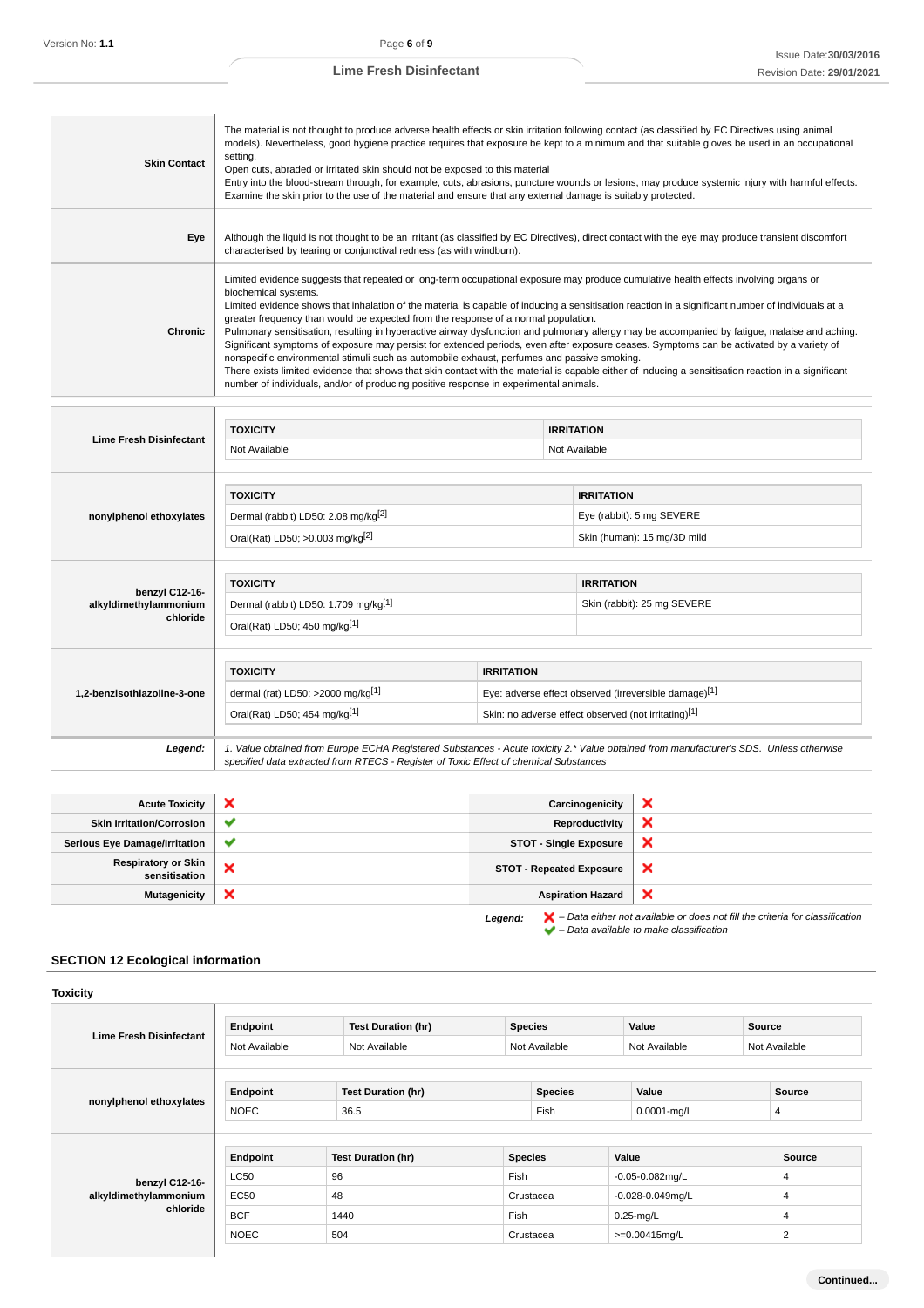|                             | Endpoint    | <b>Test Duration (hr)</b> | <b>Species</b>                                                                                                                                                                                                                                                                           | Value                | Source |
|-----------------------------|-------------|---------------------------|------------------------------------------------------------------------------------------------------------------------------------------------------------------------------------------------------------------------------------------------------------------------------------------|----------------------|--------|
|                             | <b>LC50</b> | 96                        | Fish                                                                                                                                                                                                                                                                                     | $-0.067 - 0.29$ mg/L | 4      |
| 1.2-benzisothiazoline-3-one | EC50        | 48                        | Crustacea                                                                                                                                                                                                                                                                                | $0.097$ -mg/L        |        |
|                             | EC50        | 72                        | Algae or other aquatic plants                                                                                                                                                                                                                                                            | $0.07$ mg/L          |        |
|                             | <b>NOEL</b> | 96                        | Fish                                                                                                                                                                                                                                                                                     | $0.031$ -mg/L        |        |
|                             |             |                           |                                                                                                                                                                                                                                                                                          |                      |        |
| Legend:                     |             |                           | Extracted from 1. IUCLID Toxicity Data 2. Europe ECHA Registered Substances - Ecotoxicological Information - Aquatic Toxicity 3. EPIWIN Suite<br>V3.12 (QSAR) - Aquatic Toxicity Data (Estimated) 4. US EPA, Ecotox database - Aquatic Toxicity Data 5. ECETOC Aquatic Hazard Assessment |                      |        |

Data 6. NITE (Japan) - Bioconcentration Data 7. METI (Japan) - Bioconcentration Data 8. Vendor Data

Harmful to aquatic organisms.

**DO NOT** discharge into sewer or waterways.

-1

## **Persistence and degradability**

| Ingredient                       | Persistence: Water/Soil               | <b>Persistence: Air</b>               |
|----------------------------------|---------------------------------------|---------------------------------------|
|                                  | No Data available for all ingredients | No Data available for all ingredients |
| <b>Bioaccumulative potential</b> |                                       |                                       |
| Ingredient                       | <b>Bioaccumulation</b>                |                                       |
| nonylphenol ethoxylates          | LOW (BCF = $1.4$ )                    |                                       |
| Mobility in soil                 |                                       |                                       |
| Ingredient                       | Mobility                              |                                       |
|                                  | No Data available for all ingredients |                                       |

## **SECTION 13 Disposal considerations**

## **Waste treatment methods**

| masic treatment methods      |                                                                                                                                                                                                                                                                                                                                                                                                                                                                                                                                                                                                                                                                                                                                                                                                                                                                                                                                                                                                                                                                                                                                                                                                                                                                                                                                                                                                                                                                                                                                                                                                                                                                                                                              |
|------------------------------|------------------------------------------------------------------------------------------------------------------------------------------------------------------------------------------------------------------------------------------------------------------------------------------------------------------------------------------------------------------------------------------------------------------------------------------------------------------------------------------------------------------------------------------------------------------------------------------------------------------------------------------------------------------------------------------------------------------------------------------------------------------------------------------------------------------------------------------------------------------------------------------------------------------------------------------------------------------------------------------------------------------------------------------------------------------------------------------------------------------------------------------------------------------------------------------------------------------------------------------------------------------------------------------------------------------------------------------------------------------------------------------------------------------------------------------------------------------------------------------------------------------------------------------------------------------------------------------------------------------------------------------------------------------------------------------------------------------------------|
| Product / Packaging disposal | Legislation addressing waste disposal requirements may differ by country, state and/ or territory. Each user must refer to laws operating in their<br>area. In some areas, certain wastes must be tracked.<br>A Hierarchy of Controls seems to be common - the user should investigate:<br>Reduction<br>▶ Reuse<br>Recycling<br>Disposal (if all else fails)<br>This material may be recycled if unused, or if it has not been contaminated so as to make it unsuitable for its intended use. If it has been<br>contaminated, it may be possible to reclaim the product by filtration, distillation or some other means. Shelf life considerations should also be<br>applied in making decisions of this type. Note that properties of a material may change in use, and recycling or reuse may not always be<br>appropriate.<br>DO NOT allow wash water from cleaning or process equipment to enter drains.<br>It may be necessary to collect all wash water for treatment before disposal.<br>In all cases disposal to sewer may be subject to local laws and regulations and these should be considered first.<br>• Where in doubt contact the responsible authority.<br>Recycle wherever possible.<br>▶ Consult manufacturer for recycling options or consult local or regional waste management authority for disposal if no suitable treatment or<br>disposal facility can be identified.<br>Dispose of by: burial in a land-fill specifically licensed to accept chemical and / or pharmaceutical wastes or incineration in a licensed<br>apparatus (after admixture with suitable combustible material).<br>Decontaminate empty containers. Observe all label safeguards until containers are cleaned and destroyed. |

## **SECTION 14 Transport information**

| <b>Labels Required</b>  |                |  |
|-------------------------|----------------|--|
| <b>Marine Pollutant</b> | <b>NO</b>      |  |
| HEM<br><b>TIALV</b>     | Not Applicable |  |

## **Land transport (ADG): NOT REGULATED FOR TRANSPORT OF DANGEROUS GOODS**

## **Air transport (ICAO-IATA / DGR): NOT REGULATED FOR TRANSPORT OF DANGEROUS GOODS**

## **Sea transport (IMDG-Code / GGVSee): NOT REGULATED FOR TRANSPORT OF DANGEROUS GOODS**

**Transport in bulk according to Annex II of MARPOL and the IBC code**

Not Applicable

## **Transport in bulk in accordance with MARPOL Annex V and the IMSBC Code**

| <b>Product name</b>                              | Group         |
|--------------------------------------------------|---------------|
| nonylphenol ethoxylates                          | Not Available |
| benzyl C12-16-<br>alkyldimethylammonium chloride | Not Available |
| 1.2-benzisothiazoline-3-one                      | Not Available |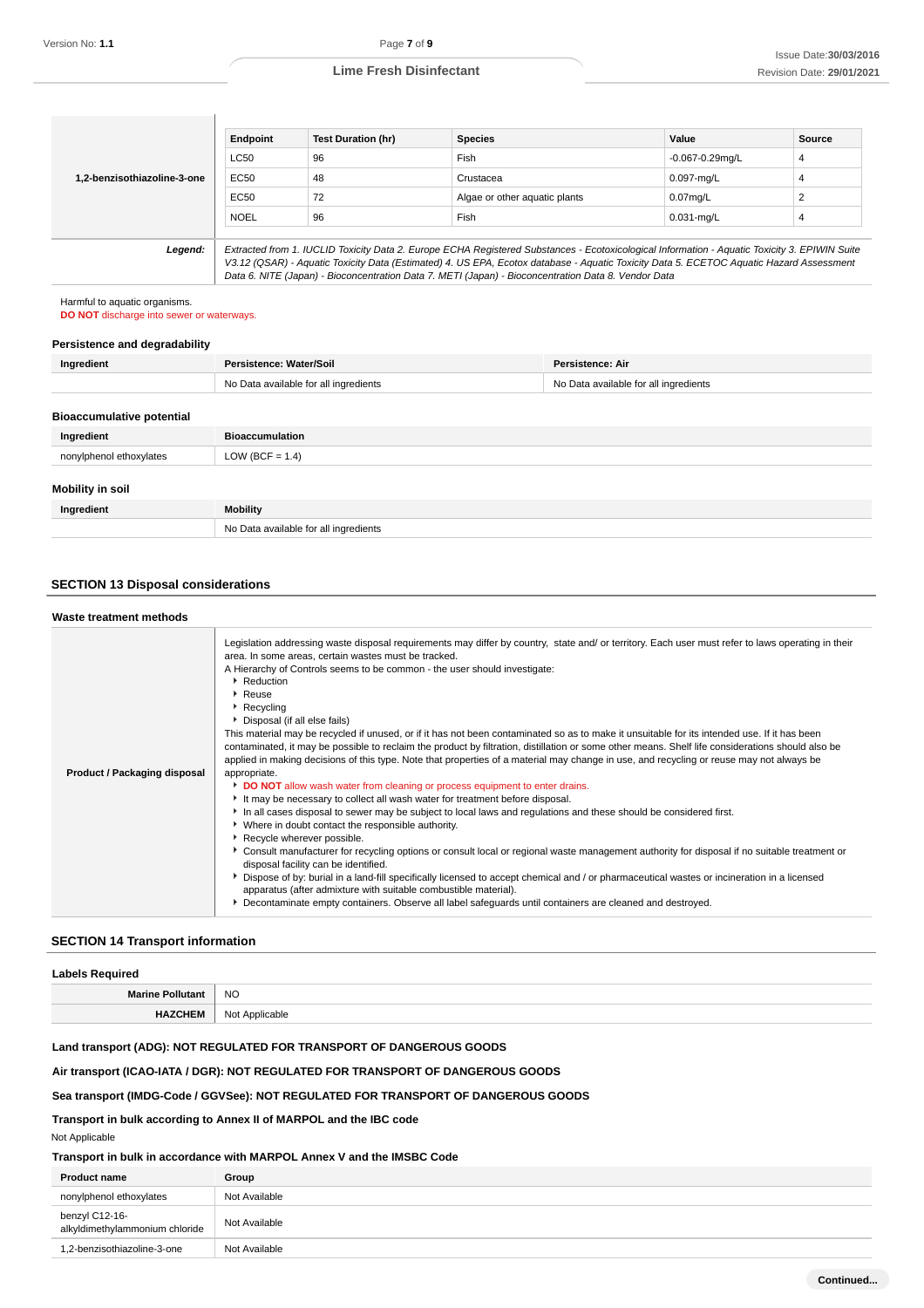## **Transport in bulk in accordance with the ICG Code**

| <b>Product name</b>                              | <b>Ship Type</b> |
|--------------------------------------------------|------------------|
| nonylphenol ethoxylates                          | Not Available    |
| benzyl C12-16-<br>alkyldimethylammonium chloride | Not Available    |
| 1.2-benzisothiazoline-3-one                      | Not Available    |

## **SECTION 15 Regulatory information**

### **Safety, health and environmental regulations / legislation specific for the substance or mixture**

#### **nonylphenol ethoxylates is found on the following regulatory lists**

Australia Hazardous Chemical Information System (HCIS) - Hazardous Chemicals Australian Inventory of Industrial Chemicals (AIIC)

Chemical Footprint Project - Chemicals of High Concern List

#### ı **benzyl C12-16-alkyldimethylammonium chloride is found on the following regulatory lists** Australia Hazardous Chemical Information System (HCIS) - Hazardous Chemicals Australia Standard for the Uniform Scheduling of Medicines and Poisons (SUSMP) - Schedule 5

## **1,2-benzisothiazoline-3-one is found on the following regulatory lists**

Australia Hazardous Chemical Information System (HCIS) - Hazardous Chemicals Australian Inventory of Industrial Chemicals (AIIC)

Australia Standard for the Uniform Scheduling of Medicines and Poisons (SUSMP) - Schedule 6 Australian Inventory of Industrial Chemicals (AIIC)

#### **National Inventory Status**

| <b>National Inventory</b>                          | <b>Status</b>                                                                                                                                                                                            |  |
|----------------------------------------------------|----------------------------------------------------------------------------------------------------------------------------------------------------------------------------------------------------------|--|
| Australia - AIIC / Australia<br>Non-Industrial Use | Yes                                                                                                                                                                                                      |  |
| Canada - DSL                                       | Yes                                                                                                                                                                                                      |  |
| Canada - NDSL                                      | No (nonylphenol ethoxylates; benzyl C12-16-alkyldimethylammonium chloride; 1,2-benzisothiazoline-3-one)                                                                                                  |  |
| China - IECSC                                      | Yes                                                                                                                                                                                                      |  |
| Europe - EINEC / ELINCS / NLP                      | Yes                                                                                                                                                                                                      |  |
| Japan - ENCS                                       | No (benzyl C12-16-alkyldimethylammonium chloride)                                                                                                                                                        |  |
| Korea - KECI                                       | Yes                                                                                                                                                                                                      |  |
| New Zealand - NZIoC                                | Yes                                                                                                                                                                                                      |  |
| Philippines - PICCS                                | Yes                                                                                                                                                                                                      |  |
| <b>USA - TSCA</b>                                  | Yes                                                                                                                                                                                                      |  |
| Taiwan - TCSI                                      | Yes                                                                                                                                                                                                      |  |
| Mexico - INSQ                                      | Yes                                                                                                                                                                                                      |  |
| Vietnam - NCI                                      | Yes                                                                                                                                                                                                      |  |
| Russia - ARIPS                                     | Yes                                                                                                                                                                                                      |  |
| Legend:                                            | Yes = All CAS declared ingredients are on the inventory<br>No = One or more of the CAS listed ingredients are not on the inventory and are not exempt from listing(see specific ingredients in brackets) |  |

## **SECTION 16 Other information**

| . . | 202.<br>י הר<br>. |
|-----|-------------------|
|     | ነበ1⊧<br>וחנ       |

#### **Other information**

Classification of the preparation and its individual components has drawn on official and authoritative sources as well as independent review by the Chemwatch Classification committee using available literature references.

The SDS is a Hazard Communication tool and should be used to assist in the Risk Assessment. Many factors determine whether the reported Hazards are Risks in the workplace or other settings. Risks may be determined by reference to Exposures Scenarios. Scale of use, frequency of use and current or available engineering controls must be considered.

#### **Definitions and abbreviations**

PC-TWA: Permissible Concentration-Time Weighted Average PC-STEL: Permissible Concentration-Short Term Exposure Limit IARC: International Agency for Research on Cancer ACGIH: American Conference of Governmental Industrial Hygienists STEL: Short Term Exposure Limit TEEL: Temporary Emergency Exposure Limit。 IDLH: Immediately Dangerous to Life or Health Concentrations OSF: Odour Safety Factor NOAEL :No Observed Adverse Effect Level LOAEL: Lowest Observed Adverse Effect Level TLV: Threshold Limit Value LOD: Limit Of Detection

OTV: Odour Threshold Value

- BCF: BioConcentration Factors
- BEI: Biological Exposure Index